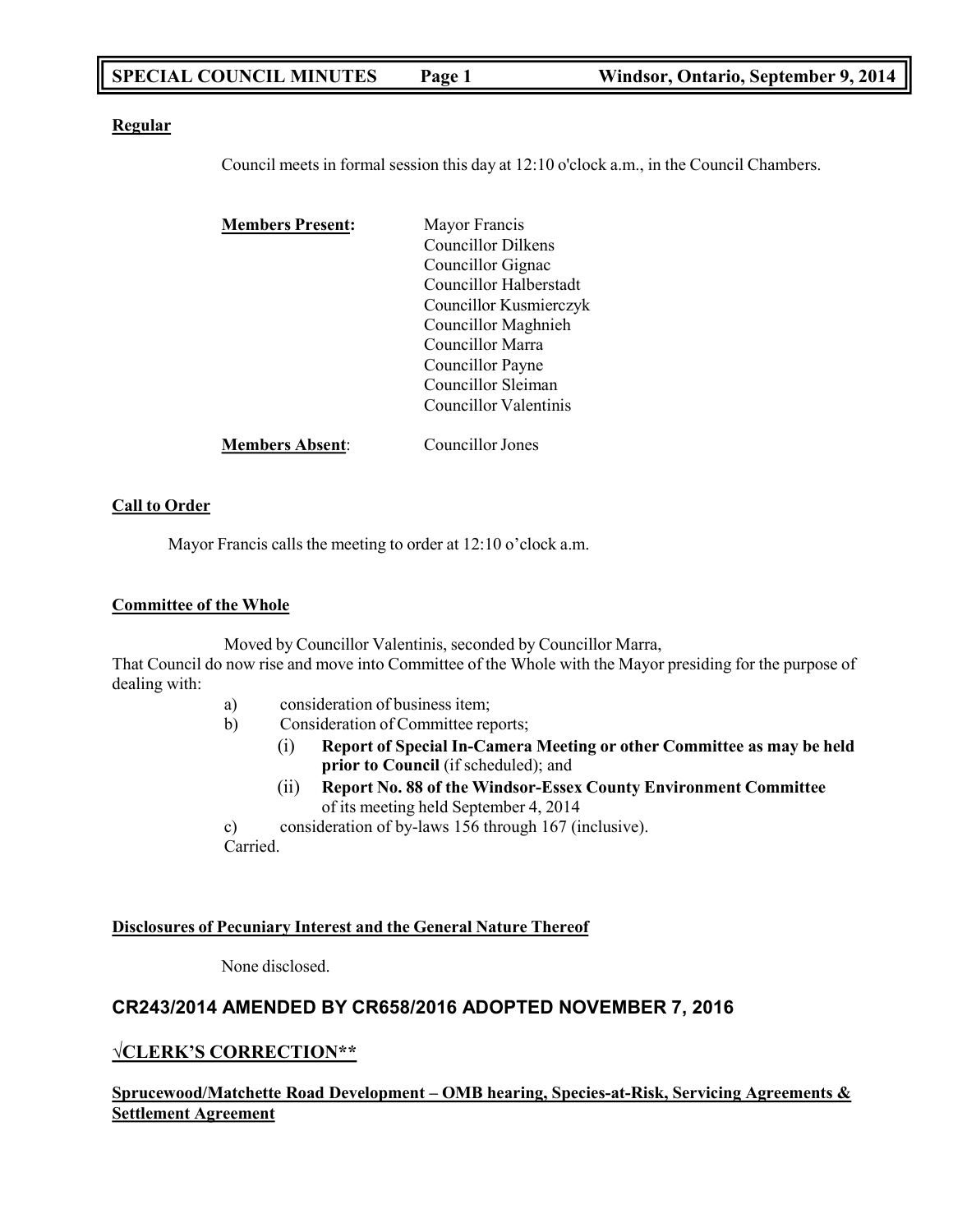| <b>SPECIAL COUNCIL MINUTES</b> | Page 2 | September 9, 2014 |
|--------------------------------|--------|-------------------|
|--------------------------------|--------|-------------------|

\*\*(For final disposition of this matter, see Clause **CR243/2014** √**CR247/2014**√ and **CR244/2014** √**CR248/2014**√ in Schedule "A" attached hereto.)

#### **Consideration of Committee Reports**

|               | Moved by Councillor Marra, seconded by Councillor Payne,                           |  |  |
|---------------|------------------------------------------------------------------------------------|--|--|
| M347-2014     | That the Report of the special In-camera meeting held September 8, 2014 BE ADOPTED |  |  |
| as presented. |                                                                                    |  |  |
|               | Carried.                                                                           |  |  |

Moved by Councillor Gignac, seconded by Councillor Valentinis,

**M352-2014** That **Report No. 88 of the Windsor-Essex County Environment Committee** of its meeting held September 4, 2014 **BE NOTED AND FILED.**

Carried.

MB2014

ACO2014

#### **By-laws**

Moved by Councillor Sleiman, seconded by Councillor Valentinis,

That the following By-laws No. 156-2014 through 167-2014 be introduced and read a first and

#### second time:

- 156-2014 "A BY-LAW TO AMEND BY-LAW NUMBER 208-2008, BEING A BY-LAW TO DELEGATE TO ADMINISTRATION THE AUTHORITY TO PROCESS, MAKE DECISIONS ON, AND TO EXECUTE AGREEMENTS FOR CERTAIN MATTERS", authorized by CR197/2014, adopted August 5, 2014
- 157-2014 "A BY-LAW TO APPOINT WILLIAM GEORGE JEAN CHIEF BUILDING OFFICIAL AND TO RESCIND THE APPOINTMENT OF LEE ANN DOYLE AS EXECUTIVE DIRECTOR OF BUILDING AND CHIEF BUILDING OFFICIAL", (See Item 9)
- 158-2014 "A BY-LAW TO APPOINT DEPUTY CHIEF BUILDING OFFICIAL", (See Item 9)
- 159-2014 "A BY-LAW TO AMEND BY-LAW NUMBER 15-2010 BEING A BY-LAW TO APPOINT CHIEF BUILDING OFFICIAL, DEPUTY CHIEF BUILDING OFFICIALS AND INSPECTORS TO ENFORCE THE BUILDING CODE ACT AND REGULATIONS IN WINDSOR", (See Item 9)
- 160-2014 "A BY-LAW TO ASSUME FOR PUBLIC USE AS A PUBLIC HIGHWAY THE 3.66 METRE (12.0 FEET) WIDE EAST/WEST ALLEY, EAST OF FORD BOULEVARD, NORTH OF TECUMSEH ROAD EAST, ABUTTING 2076 FORD BOULEVARD, CITY OF WINDSOR", authorized by M43-2014, adopted January 6, 2014
- 161-2014 "A BY-LAW TO CLOSE, STOP UP AND CONVEY THE 3.66 METRE(12.0 FEET) WIDE EAST/WEST ALLEY, EAST OF FORD BOULEVARD, NORTH OF TECUMSEH ROAD EAST, ABUTTING 2076 FORD BOULEVARD, CITY OF WINDSOR", authorized by M43- 2014, adopted January 6, 2014
- 162-2014 "A BY-LAW TO ASSUME FOR PUBLIC USE AS A PUBLIC HIGHWAY THE SOUTH PART OF THE 3.66 METRE (12.0 FEET) WIDE NORTH/SOUTH ALLEY, EAST OF FORD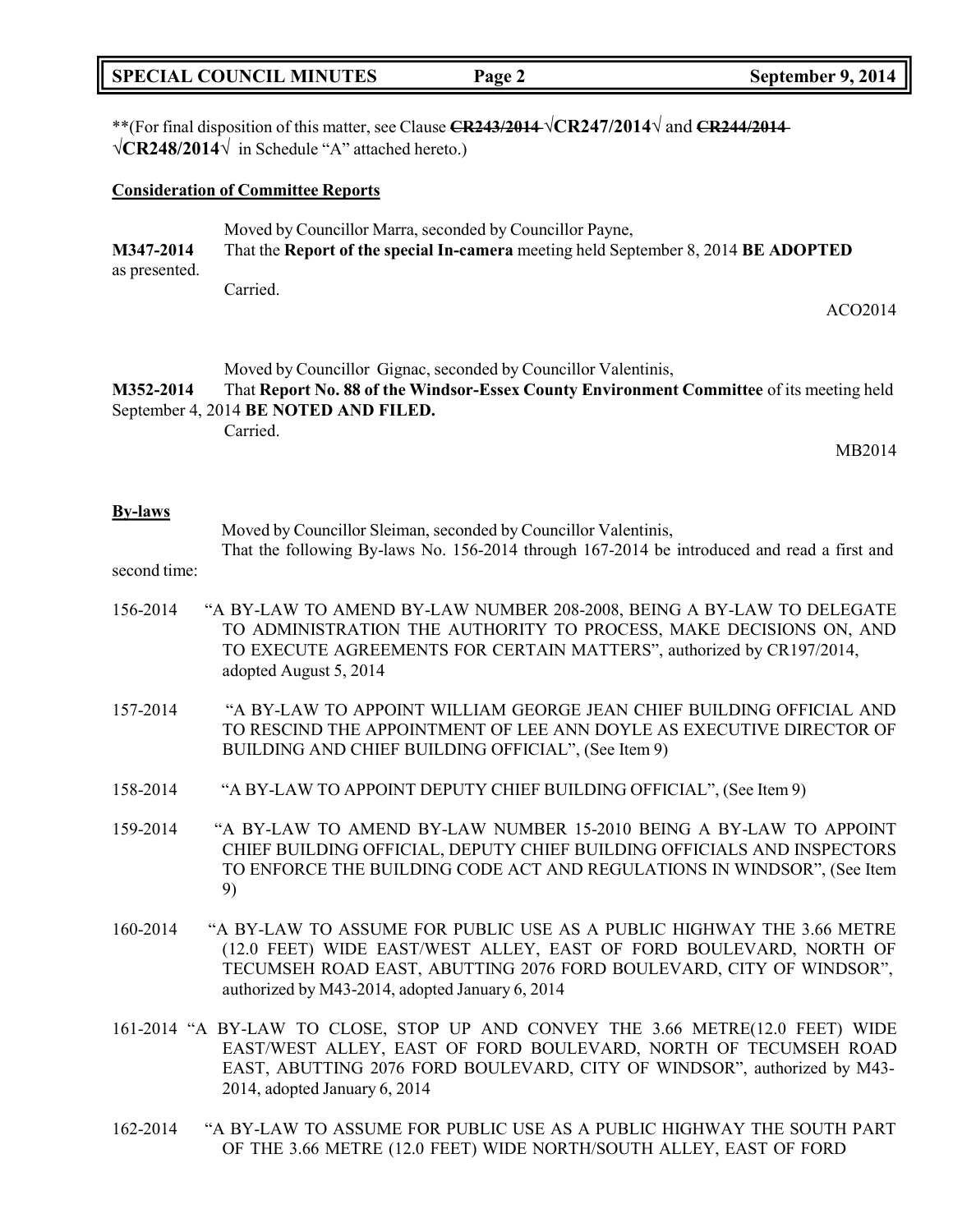## **SPECIAL COUNCIL MINUTES Page 3 September 9, 2014**

BOULEVARD, NORTH OF TECUMSEH ROAD EAST, ABUTTING 2076 FORD BOULEVARD, CITY OF WINDSOR", authorized by M43-2014, adopted January 6, 2014

- 163-2014 "A BY-LAW TO CLOSE, STOP UP AND CONVEY THE SOUTH PART OF THE 3.66 METRE (12.0 FEET) WIDE NORTH/SOUTH ALLEY, EAST OF FORD BOULEVARD, NORTH OF TECUMSEH ROAD EAST, ABUTTING 2076 FORD BOULEVARD, CITY OF WINDSOR", authorized by M43-2014, adopted January 6, 2014
- 164-2014 "A BY-LAW TO DEDICATE LAND AS A PUBLIC HIGHWAY FOR THE WIDENING OF GRAND MARAIS ROAD EAST", authorized by CR76/2011, adopted February 28, 2011
- 165-2014 "A BY-LAW TO FURTHER AMEND BY-LAW NUMBER 4921 BEING A BY-LAW TO ESTABLISH A SEWER CONNECTION SERVICING POLICY IN THE CITY OF WINDSOR", authorized by CR189/2014, adopted July 21, 2014
- 166-2014 "A BY-LAW TO AMEND BY-LAW NUMBER 392-2002, BEING A BY-LAW TO ESTABLISH AND REQUIRE PAYMENT OF FEES AND CHARGES", authorized by CR189/2014, adopted July 21, 2014
- 167-2014 "A BY-LAW TO CONFIRM THE PROCEEDINGS OF THE COUNCIL OF THE CORPORATION OF THE CITY OF WINDSOR AT ITS MEETING HELD ON THE EIGHTH AND NINTH DAY OF SEPTEMBER, 2014"

Carried.

Moved by Councillor Dilkens, seconded by Councillor Gignac, That the Committee of the Whole does now rise and report to Council respecting the

business items considered by the Committee:

- **1) Consideration of the Balance of Business Items (see Schedule "A")**
- **2) Committee Reports (as amended)**
- **3) By-laws given first and second readings (as presented)**

Carried.

## **Notices of Motion**

Moved by Councillor Maghnieh, seconded by Councillor Dilkens,

**M353-2014** That Rule 13.9 of the Procedure By-law regarding business not already before Council **BE WAIVED** to permit the introduction of a motion for consideration without prior notice respecting funding for the installation of a mid-block pedestrian signal on Goyeau Street. Carried.

Moved by Councillor Gignac, seconded by Councillor Dilkens

**M354-2014** That the Chief Administrative Officer and the City Clerk **BE AUTHORIZED** to sign an agreement in technical content satisfactory to the City Engineer, financial content satisfactory to the Chief Financial Officer and City Treasurer, and form satisfactory to the City Solicitor with Windsor Regional Hospital – Ouellette Campus, to allow for the installation of a mid-block pedestrian signal on Goyeau Street, on the condition that Windsor Regional hospital **CONTRIBUTE** funds with an upset limit of \$50,000 towards the mid-block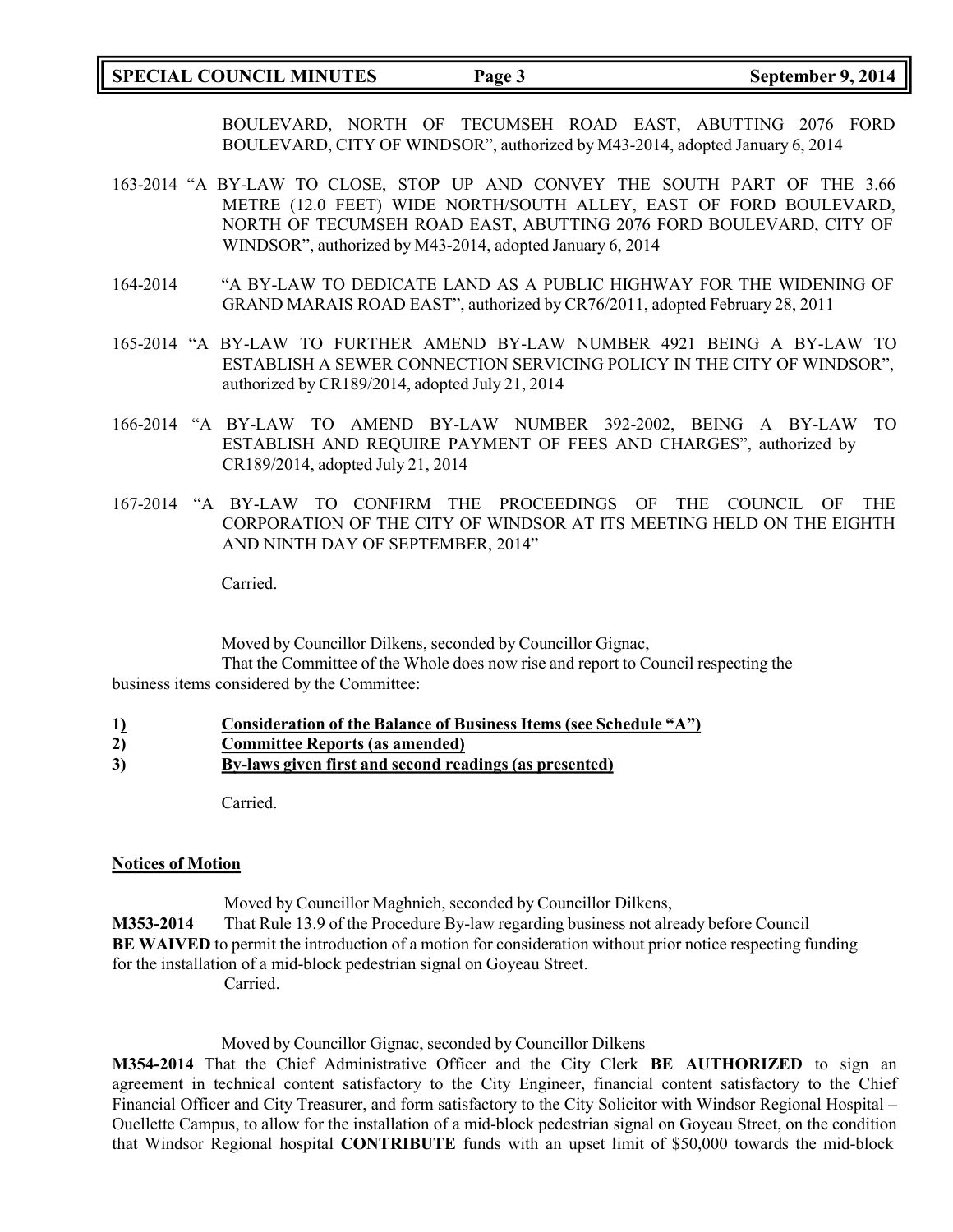pedestrian signal, and further, that the City of Windsor **BE RESPONSIBLE** for all costs above \$50,000 and that the city's costs come from the 2014 Ontario Summer Games surplus. Carried.

Moved by Councillor Maghnieh, seconded by Councillor Dilkens, **M355-2014** That Rule 13.9 of the Procedure By-law regarding business not already before Council **BE WAIVED** to permit the introduction of a motion for consideration without prior notice respecting lease arrangements and lease renewals.

Carried.

Moved by Councillor Marra, seconded by Councillor Valentinis,

**M356-2014** That, during the lame duck period of Council (September 12, 2014 through November 30, 2014), City Council delegate interim authority to the CAO to approve lease arrangements, amendments, renewals and extensions as must be undertaken during that period of time, for the airport property as may be submitted by YQG management to the CAO, subject to approval in financial content by the Treasurer, and legal content by the City Solicitor, and other technical content by the City Engineer or YQG management as may be applicable, and that such lease agreements be reported to City Council for information at the next possible meeting of City Council. Carried.

Moved by Councillor Maghnieh, seconded by Councillor Dilkens,

**M357-2014** That Rule 13.9 of the Procedure By-law regarding business not already before Council **BE WAIVED** to permit the introduction of a motion for consideration without prior notice respecting CIP applications.

Carried.

Moved by Councillor Dilkens, seconded by Councillor Marra,

**M358-2014** That during the lame duck period of Council (September 12, 2014 through November 30, 2014), City Council **DELEGATE** interim authority to the Chief Administrative Officer and that the City Clerk **BE AUTHORIZED** to approve CIP applications satisfactory to the City Planner and Chief Financial Officer, and that any applications **BE REPORTED** to City Council for information at the next possible meeting of City Council. Carried.

Moved by Councillor Maghnieh, seconded by Councillor Dilkens, **M359-2014** That Rule 13.9 of the Procedure By-law regarding business not already before Council

**BE WAIVED** to permit the introduction of a motion for consideration without prior notice respecting surplus provincial funds.

Carried.

Moved by Councillor Dilkens, seconded by Councillor Gignac,

**M360-2014 WHEREAS** there are surplus provincial funds remaining in various accounts as it relates to training;

**THEREFORE BE IT RESOLVED** that these surplus funds **BE ALLOCATED** accordingly during the lame duck period of Council (September 12, 2014 through November 30, 2014), and that City Council delegate interim authority to the CAO to approve such allocations as deemed necessary.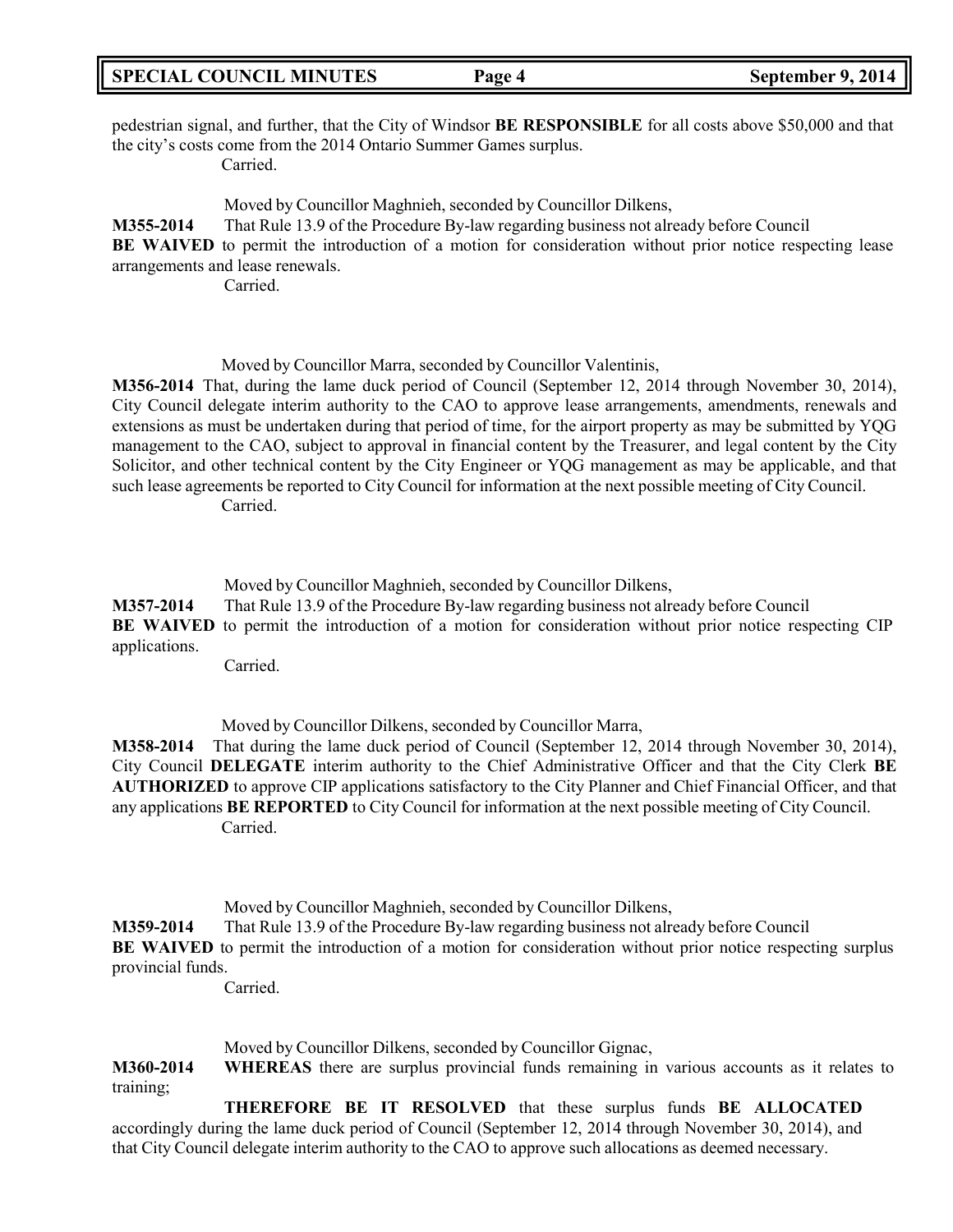# **SPECIAL COUNCIL MINUTES Page 5 September 9, 2014**

Carried.

#### **Third Reading of By-laws**

Moved by Councillor Halberstadt, seconded by Councillor Gignac,

That the following By-laws No. 156-2014 through 167-2014, having been read a first and second time be now read a third time and finally passed and that the Mayor and Clerk **BE AUTHORIZED** to sign and seal the same notwithstanding any contrary provision of the Council.

Carried.

#### **Petitions**

None presented.

#### **Council Questions**

None presented.

#### **Adjournment**

of the Mayor. Moved by Councillor Marra, seconded by Councillor Valentinis, That this Council meeting stand adjourned until the next regular meeting of Council or at the call

Carried.

Accordingly, the meeting is adjourned at 1:09 o'clock a.m.

**MAYOR**

## **THIS IS A DRAFT COPY**

### **DEPUTY CITY CLERK/SUPERVISOR OF COUNCIL SERVICES**

**CITY CLERK**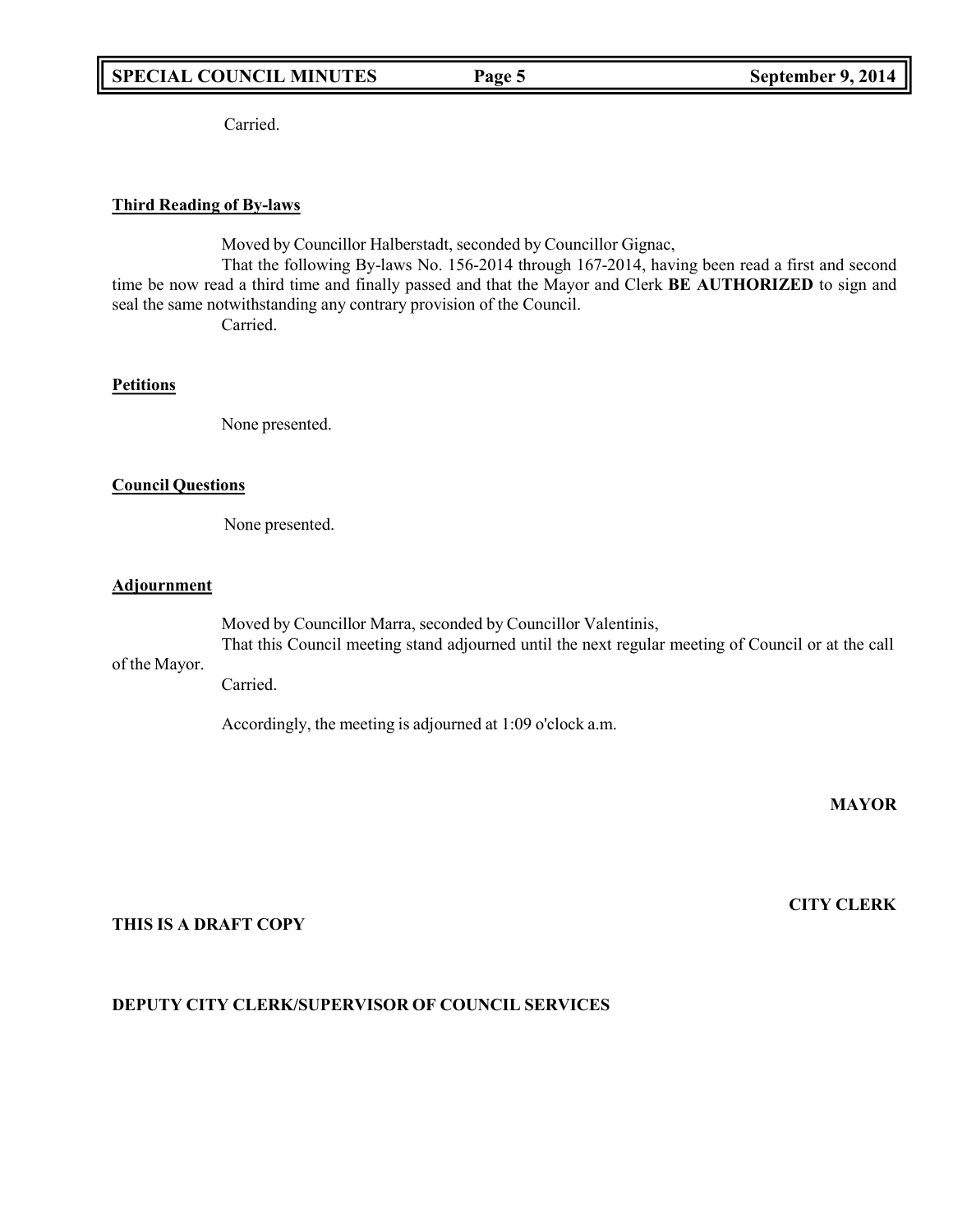# **SPECIAL COUNCIL MINUTES Page 6 September 9, 2014**

Valentinis Gignac

#### CR247/2014

I) That Council **ACCEPT** the gratuitous conveyance of 10.36 acres (4.19 hectares) from 1223244 Ontario Limited for the Restoration Area as required by the draft Endangered Species Act permit (ESA permit); and

1. That the City Solicitor **ADVISE** Ministry of Natural Resources and Forestry (MNRF) that the City intends to include and maintain the Restoration Area as part of the Ojibway Park Complex; and

2. That 1223244 Ontario Limited **BE RESPONSIBLE** for the entire cost of complying with all the terms of the ESA permit, as well as providing insurance and a performance security to the City to ensure the work is completed; and

3. That Council **AUTHORIZE** the City Solicitor to request the OMB to approve OPA 67 and Zoning By-law 232-2007 as amended to reflect the requirements of the draft ESA permit and as set out in these Recommendations; and

4. That the CAO and City Clerk **BE AUTHORIZED** to execute an agreement containing these provisions with 1223244 Ontario Limited, in form and content satisfactory to the City Engineer, City Solicitor and City Planner, and be available prior to the OMB hearing.

II) That the servicing agreement with 1223244 Ontario Limited required by amending Zoning By-law 232-2007 for the servicing of the site, **INCLUDE** the following requirements:

- 1. Matchette/Sprucewood Intersection: The developer will construct a traffic circle/roundabout with appropriate approach legs, including all sewers, sidewalks, trails and utilities and install storm drainage, to the satisfaction of the City Engineer and the Town of LaSalle's Town Engineer.
- 2. Development Charge Credit: Since the construction of the Matchette/Sprucewood intersection improvements is included in Development Charges Bylaw 70-2010, 1223244 Ontario Limited will be eligible for a development charges credit, such credit to be available at the time of building permit issuance, and subject to the provisions of Recommendation VI. Since one of the principals of 1223244 Ontario Limited is Coco Paving Inc., they propose to do the construction work to insure any impacts on the species at risk are properly addressed. Therefore, the costs of the construction will be verified by the City Engineer to insure that the costs are in line with typical tendered costs. And furthermore, that this arrangement be allowed a through Purchasing Bylaw 93-2012 as a sole source provision.
- 3. That in the event the OMB upholds council's decision on the amendments to the Official plan and Zoning By-law, the servicing agreement with 1223244 Ontario Limited **BE SIGNED** by the CAO and City Clerk satisfactory as to financial content to the CFO and City Treasurer, in technical form satisfactory to the City Engineer and in form satisfactory to the City Solicitor.
- III) That the OMB **BE REQUESTED** to amend Zoning Bylaw 232-2007 as follows:
	- 1. Item 1c) **BE DELETED** and Recommendation II1) above be substituted therefore, and
	- 2. Item 3 **BE DELETED** and the following be substituted therefore:

"A permit pursuant to the Endangered Species Act, 2007, S. O. c. 6, section  $17(2)(c)$ , has been issued for all or a portion of the subject property, or the Ministry of Natural Resources and Forestry has advised that such a permit is not necessary."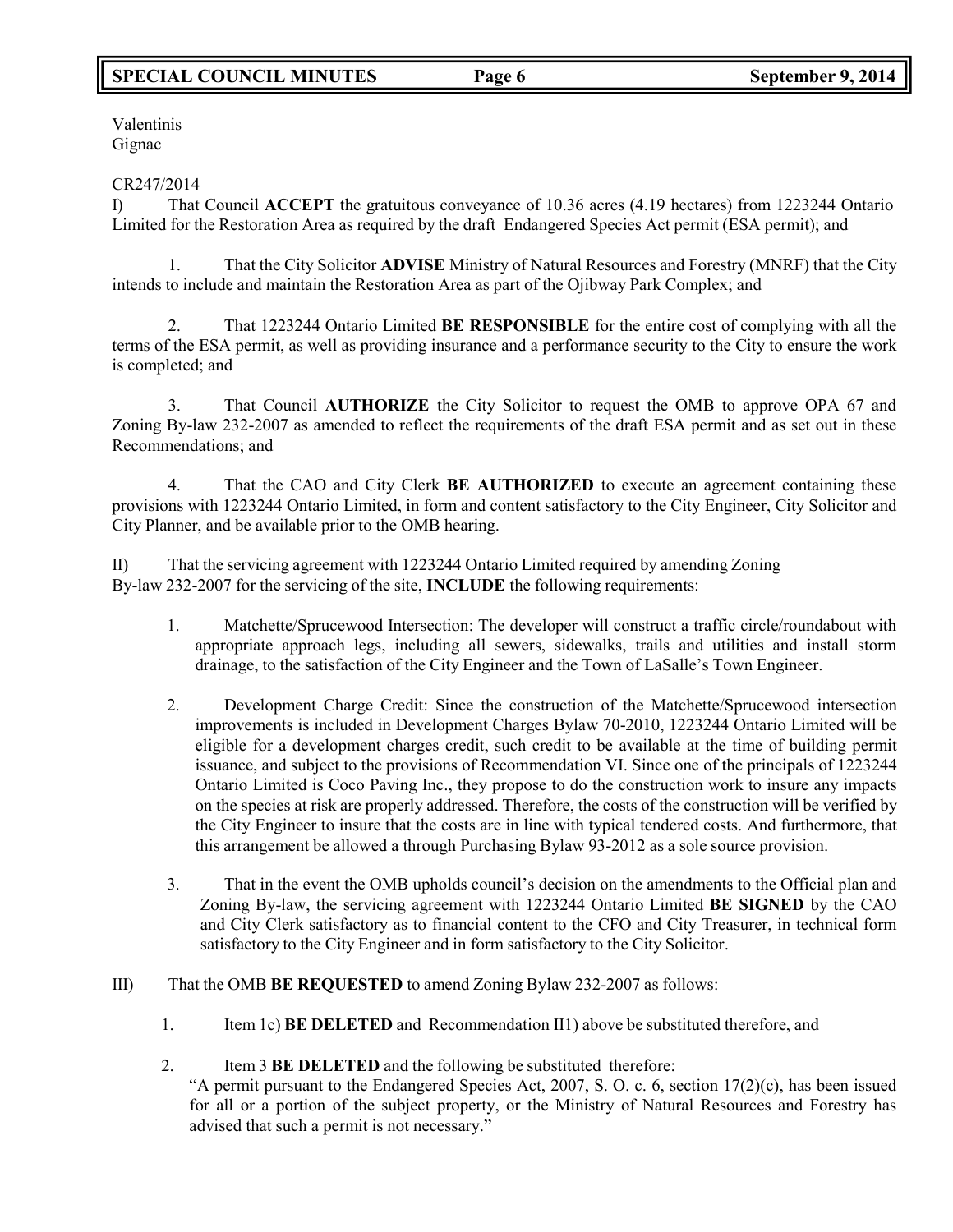**SPECIAL COUNCIL MINUTES Page 7 September 9, 2014**

IV) That the City enter into an agreement with the Town of LaSalle which details the infrastructure to be constructed subject to the approval of both municipalities including the following items:

- 1. Intersection improvements, including allsewers, sidewalks , trails and utilities,
- 2. Storm Drainage concept and design, and
- 3. Maintenance responsibility for the intersection after construction

and that the CAO and City Clerk **BE AUTHORIZED** to sign the agreements satisfactory in financial content to the CFO and City Treasurer, in Technical form satisfactory to the City Engineer and in form satisfactory to the City Solicitor.

V) That the City enter into a settlement agreement with 1223244 Ontario Limited and the Town of LaSalle with regard to the OMB hearing which includes the following issues:

- 1. Amendments to Zoning Bylaw 232-2007 and OPA 67 as set out in these Recommendations,
- 2. 1223244 Ontario Limited enter into a servicing agreement with the City to address the issues of Zoning By-law 232-2007 as amended by these Recommendations,
- 3. 1223244 Ontario Limited enter into an agreement with the Town of LaSalle dealing with the construction of works in the Town, and
- 4. The City and the Town enter into an agreement as set out in Recommendation IV and that the City Solicitor or designate be authorized to sign the settlement agreement which is to be filed with the OMB.

VI) That the final agreement on outstanding costs owing to the City from 1027458 Ontario Inc. as part of the East Riverside development (agreed to in the amount of \$75,000) **BE PAYABLE OR CREDITED** upon the issuance of a Building Permit for the Sprucewood project, fully settling City Invoices 114229, 117584, 118840, 122052, 111900, 112719, 114187 and 122055.

Carried.

At the request of Mayor Francis, a recorded vote is taken:

### **RESULTS OF RECORDED VOTE**:

| In Favour | Councillors Gignac Sleiman, Payne, Maghnieh, Kusmierczyk, Valentinis, Marra, Dilkens |
|-----------|--------------------------------------------------------------------------------------|
|           | and Mayor Francis                                                                    |
| Opposed   | <b>Councillor Halberstadt</b>                                                        |
| Abstain   | None                                                                                 |
| Absent    | Councillor Jones                                                                     |

Report Number **17331 ZO/7802 ZB/7801** 16

Internal Distribution City Engineer [Mario Sonego] Chief Financial Officer/City Treasurer City Solicitor City Planner Zoning Clerk

External Distribution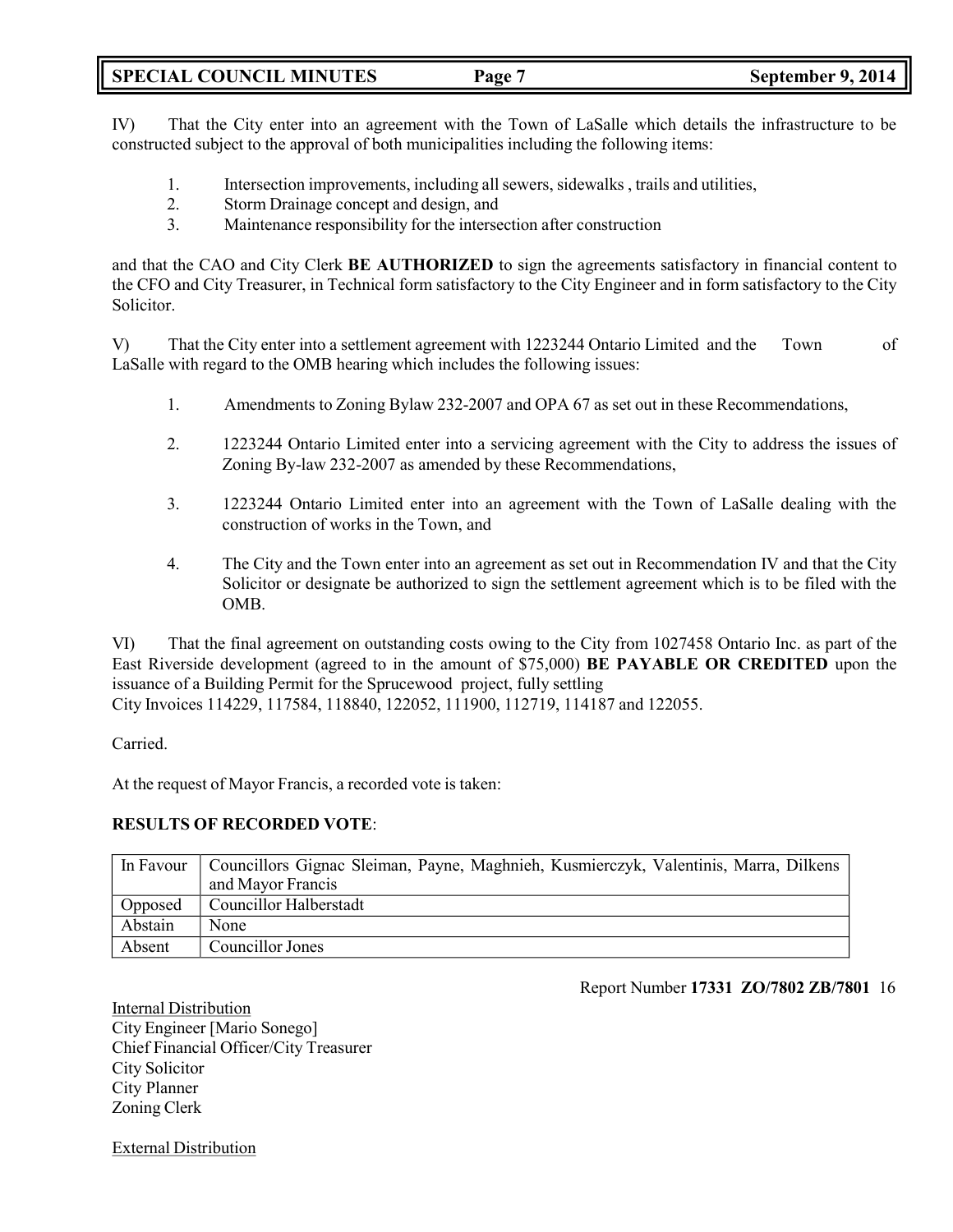# **SPECIAL COUNCIL MINUTES Page 8 September 9, 2014**

Anthony Rossi, Coco Group [\(arossi@cocogroup.com](mailto:arossi@cocogroup.com) ) Karl Tanner [\(ktanner@dillon.ca](mailto:ktanner@dillon.ca)) Nancy Pancheshan [\(nancypancheshan@gmail.com](mailto:nancypancheshan@gmail.com)) Giovanni Abati [\(watershedwatcher@hotmail.com](mailto:watershedwatcher@hotmail.com) ) David Hanna [\(dhan96@hotmail.com](mailto:dhan96@hotmail.com) ) Lori Nicodemo [\(llnicodemo@yahoo.ca](mailto:llnicodemo@yahoo.ca)) Jesse Gardner Costa [\(gardnee@uwindsor.ca](mailto:gardnee@uwindsor.ca)) Anna Lynn Meloche [\(lynnm@cogeco.ca](mailto:lynnm@cogeco.ca)) Russ Jones [\(downriverink@gmail.com](mailto:downriverink@gmail.com) ) Carol Easton [\(ckosowan@gmail.com](mailto:ckosowan@gmail.com)) Lisa Large [\(hipposruletheworld@hotmail.com](mailto:hipposruletheworld@hotmail.com) ) Larry Silani, Town of LaSalle [\(lsilani@town.lasalle.on.ca](mailto:lsilani@town.lasalle.on.ca)) Michelle Oncea [\(moncea1@hotmail.com](mailto:moncea1@hotmail.com)) Philippa von Zieenweidt [\(cheerphil@gmail.com](mailto:cheerphil@gmail.com))

Valentinis Gignac

CR248/2014

That Administration **BE DIRECTED** to prepare a report for Council's consideration outlining the process to close Matchette Road, including information on the process for an environmental assessment and options on how such a study could be funded.

Carried. Councillor Jones was absent at the time the vote was taken.

Report Number **17331 ZO/7802 ZB/7801** 16

Internal Distribution City Engineer [Mario Sonego] Chief Financial Officer/City Treasurer City Solicitor City Planner

External Distribution Anthony Rossi, Coco Group [\(arossi@cocogroup.com](mailto:arossi@cocogroup.com)) Karl Tanner [\(ktanner@dillon.ca](mailto:ktanner@dillon.ca)) Nancy Pancheshan [\(nancypancheshan@gmail.com](mailto:nancypancheshan@gmail.com)) Giovanni Abati [\(watershedwatcher@hotmail.com](mailto:watershedwatcher@hotmail.com)) David Hanna [\(dhan96@hotmail.com](mailto:dhan96@hotmail.com) ) Lori Nicodemo [\(llnicodemo@yahoo.ca](mailto:llnicodemo@yahoo.ca)) Jesse Gardner Costa [\(gardnee@uwindsor.ca](mailto:gardnee@uwindsor.ca)) Anna Lynn Meloche [\(lynnm@cogeco.ca](mailto:lynnm@cogeco.ca) ) Russ Jones [\(downriverink@gmail.com](mailto:downriverink@gmail.com) ) Carol Easton [\(ckosowan@gmail.com](mailto:ckosowan@gmail.com)) Lisa Large [\(hipposruletheworld@hotmail.com](mailto:hipposruletheworld@hotmail.com) ) Larry Silani, Town of LaSalle [\(lsilani@town.lasalle.on.ca](mailto:lsilani@town.lasalle.on.ca)) Michelle Oncea (monceal@hotmail.com) Philippa von Zieenweidt [\(cheerphil@gmail.com](mailto:cheerphil@gmail.com))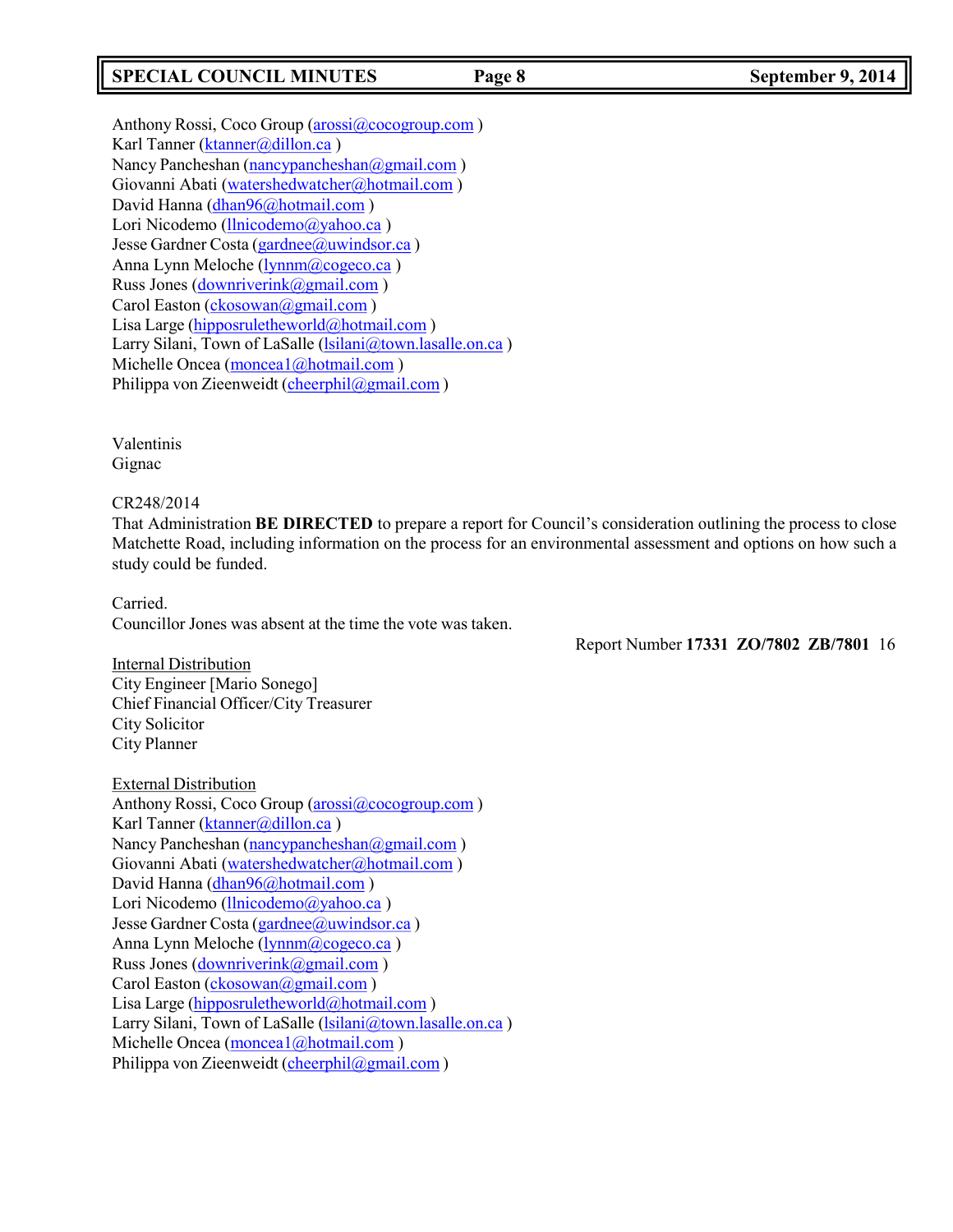# **Adopted by Council at its meeting held September 9, 2014 [M347-2014]** VC/bm

# **SPECIAL MEETING OF COUNCIL – IN CAMERA September 8, 2014**

## **Meeting called to order at: 3:32 p.m.**

# **Members in Attendance:**

Mayor E. Francis Councillor D. Dilkens Councillor R. Jones Councillor A. Halberstadt Councillor F. Valentinis Councillor B. Marra Councillor J. Gignac Councillor A. Maghnieh (arrives at 3:33 p.m.) Councillor H. Payne Councillor E. Sleiman Councillor I. Kusmierczyk (arrives at 4:55 p.m.)

## **Also in attendance:**

H. Reidel, Chief Administrative Officer J. Payne, Community Development and Health Commissioner and Corporate Leader Social Development, Health, Recreation and Culture M. Sonego, City Engineer and Corporate Leader Environmental Protection and Transportation V. Critchley, City Clerk/Licence Commissioner and Corporate Leader Public Engagement and Human Resources O. Colucci, Chief Financial Officer/City Treasurer and Corporate Leader Finance and Technology S. Askin-Hager, City Solicitor M. Stamp, Manager of Real Estate Services (Items 3, 4, 5, 6 and 7)

- P. Williams, General Manager, Transit Windsor (Item 2)
- P. Delmore, Director of Operations, Transit Windsor (Item 2)

# **Verbal Motion is presented by Councillor Dilkens, seconded by Councillor Sleiman,**

**that Rule 3.3 (c) of the** *Procedure By-law, 98-2011,* **BE WAIVED to add the following Agenda items:**

- **8. Personal Matter – about an identifiable individual;**
- **9. Property Matter – security of the property of the City/purchase of land;**
- **10. Property Matter – disposition of land.**

**Motion Carried.**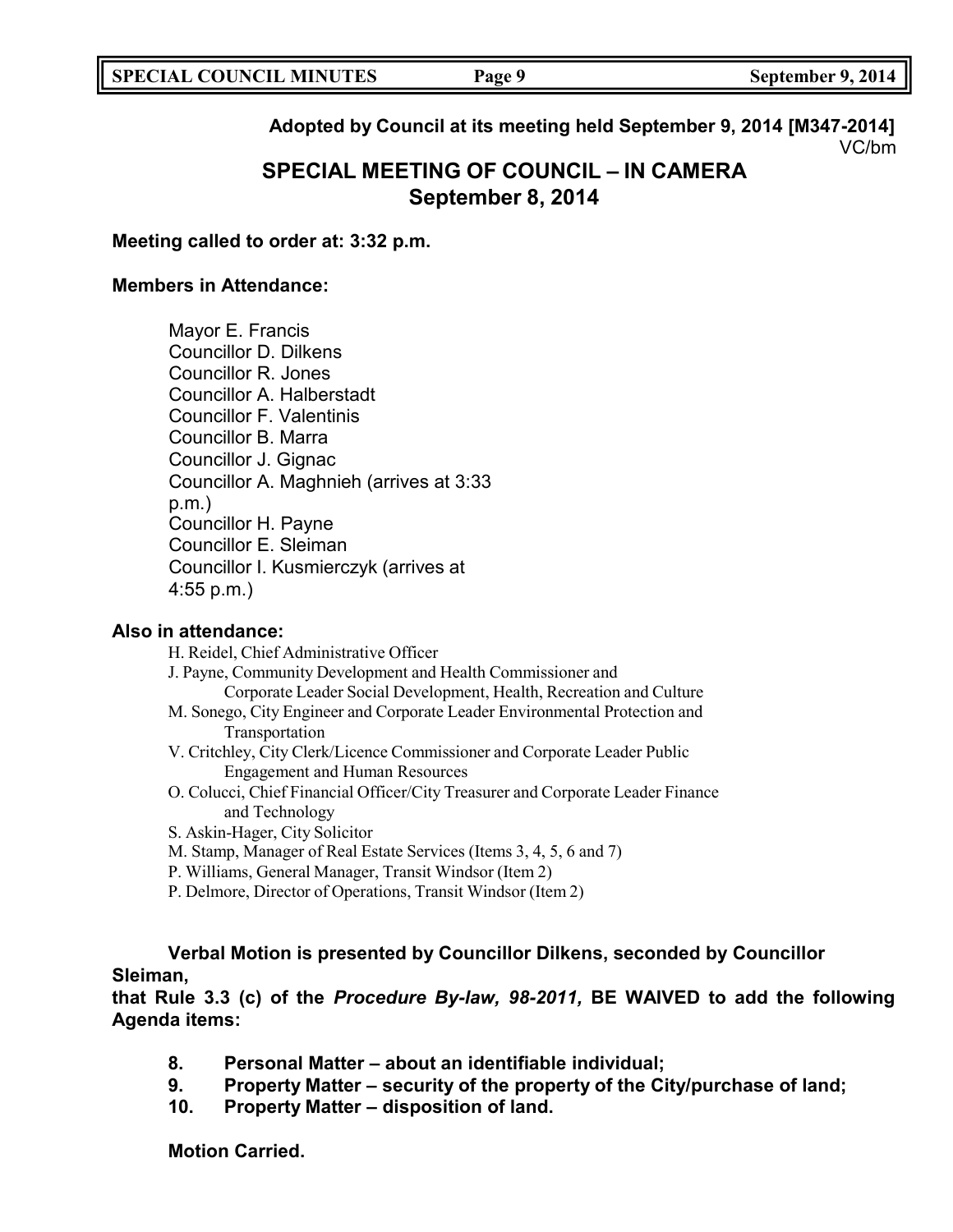**Verbal Motion is presented by Councillor Gignac, seconded by Councillor Dilkens,**

**to move in Camera for discussion of the following item(s):**

| <u>Item No.</u> | <b>Subject</b>                                                                                                   | Section – Pursuant<br>Municipal<br>Act,<br>to<br>2001, as amended |
|-----------------|------------------------------------------------------------------------------------------------------------------|-------------------------------------------------------------------|
| 1.              | <b>Property/Legal</b><br>matter<br>agreement<br>amendments                                                       | 239(2)(a)(c)(e)(f)                                                |
| 2.              | Property/Legal matter – security of the<br>property of the City/advice subject to solicitor-<br>client privilege | 239(2)(a)(f)                                                      |
| 3.              | Property matter – sale of land                                                                                   | 239(2)(c)                                                         |
| 4.              | Property matter – purchase of land                                                                               | 239(2)(c)                                                         |
| 5.              | Property matter – sale of land                                                                                   | 239(2)(c)                                                         |
| 6.              | Property matter – purchase of land                                                                               | 239(2)(c)                                                         |
| 7.              | Property matter – purchase of land                                                                               | 239(2)(c)                                                         |
| 8.              | Personal matter – about an identifiable<br>individual - ADDED                                                    | 239(2)(b)                                                         |
| 9.              | Property matter – security of the property of<br>the city/purchase of land - ADDED                               | 239(2)(a)(c)                                                      |
| 10.             | Property matter – disposition of land –<br><b>ADDED</b>                                                          | 239(2)(c)                                                         |

**Motion Carried.**

# **Declarations of Pecuniary Interest:**

Mayor Francis declares a conflict and abstains from discussion and voting on Item 7 as his brother is employed by one of the parties in the report.

Councillor Dilkens declares a conflict and abstains from discussion and voting on Item 6 as he is currently leasing space from the vendor.

# **Discussion on the items of business. (Items 1, 2, 7, 3, 4, 5, 6, 8, 10 and 9)**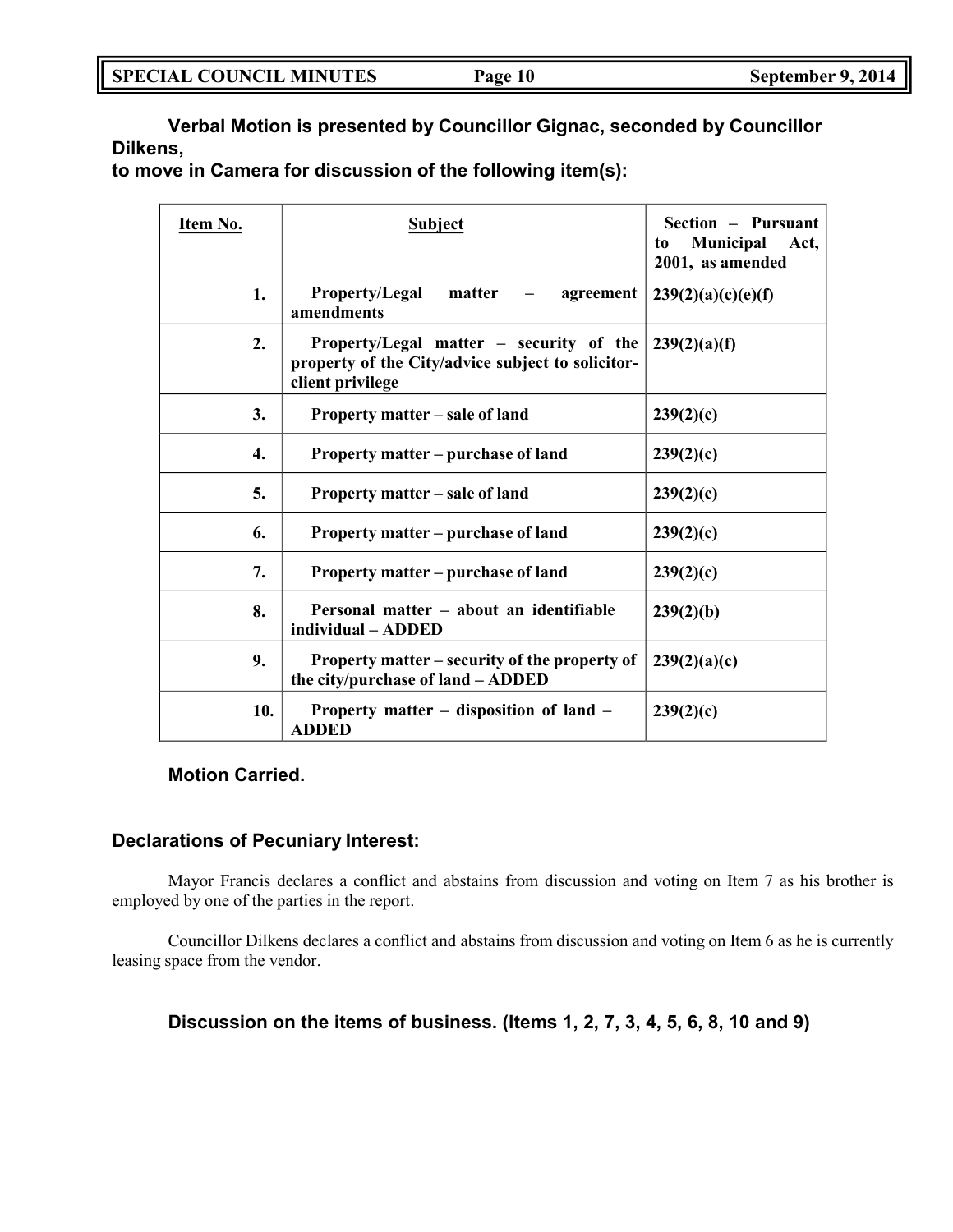**Verbal Motion is presented by Councillor Gignac, seconded by Councillor Dilkens,**

**to move back into public session. Motion Carried.**

# **Moved by Councillor Dilkens, seconded by Councillor Gignac, THAT the Clerk BE DIRECTED to transmit the recommendation(s) contained in the report(s) discussed at the In-Camera Council Meeting held September 8, 2014 directly to Council for consideration at the next Regular Meeting.**

1. That the recommendation contained in the in-camera report from the City Engineer and Corporate Leader Environmental Protection and Transportation, Legal Counsel, City Solicitor and Chief Financial Officer/City Treasurer and Corporate Leader Finance and Technology respecting a property/legal matter – agreement amendments **BE APPROVED**.

2. That the in-camera report from Legal Counsel respecting a property/legal matter – security of the property of the City/advice subject to solicitor-client privilege **BE RECEIVED** and further that Legal Counsel **BE AUTHORIZED** to proceed in accordance with the verbal direction of Council.

3. That the recommendation contained in the in-camera report from the Manager of Real Estate Services, City Solicitor, City Engineer and Corporate Leader Environmental Protection and Transportation, City Planner and Executive Director Policy, Environmental Master Plan, Heritage and Chief Financial Officer/City Treasurer and Corporate Leader Finance and Technology respecting a property matter – sale of land **BE APPROVED**.

4. That the recommendation contained in the in-camera report from the Coodinator of Real Estate Services, Manager of Real Estate Services, City Solicitor, City Engineer and Corporate Leader Environmental Protection and Transportation and Chief Financial Officer/City Treasurer and Corporate Leader Finance and Technology respecting a property matter – purchase of land **BE APPROVED**.

5. That the recommendation contained in the in-camera report from the Manager of Real Estate Services, City Solicitor and Chief Financial Officer/City Treasurer and Corporate Leader Finance and Technology respecting a property matter – sale of land **BE APPROVED**.

6. That the recommendation contained in the in-camera report from the City Engineer and Corporate Leader Environmental Protection and Transportation, Manager of Real Estate Services, City Solicitor, Chief Financial Officer/City Treasurer and Corporate Leader Finance and Technology and Executive Director of Parks and Facilities respecting a property matter – purchase of land **BE APPROVED**.

# **Councillor Dilkens declares an interest and abstains from discussion and voting on this item.**

7. That the recommendation contained in the in-camera report from the Manager of Real Estate Services, City Solicitor, Fire Chief and Chief Financial Officer/City Treasurer and Corporate Leader Finance and Technology respecting a property matter – purchase of land **BE APPROVED**.

# **Mayor Francis declares an interest and abstains from discussion and voting on this item.**

8. That the in-camera verbal report from the Chief Administrative Officer respecting a personal matter about an identifiable individual **BE RECEIVED.**